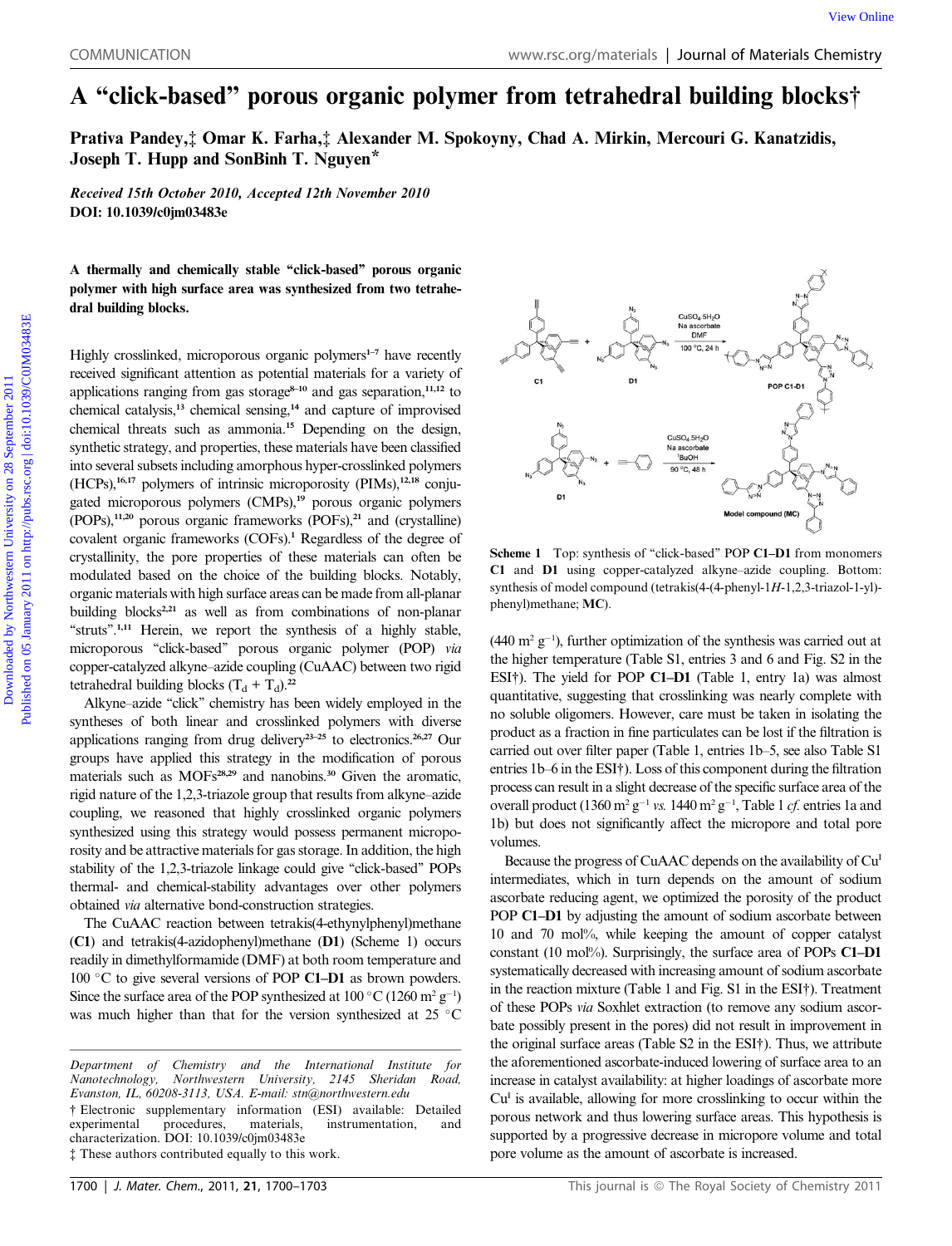| $\text{Entry}^a$ | Sodium ascorbate (mol%) | Specific surface area $(m^2 g^{-1})$ | Micropore volume $(cm3 g-1)$ | Total pore volume $(cm3 g-1)$ | Yield $(\%)$ |
|------------------|-------------------------|--------------------------------------|------------------------------|-------------------------------|--------------|
| $1a^b$           | 10                      | 1440                                 | 0.56                         | 0.76                          | >99          |
| $1b^c$           | 10                      | 1360                                 | 0.53                         | 0.74                          | 67           |
| $2^c$            | 20                      | 1320                                 | 0.51                         | 0.73                          | 62           |
| 3 <sup>c</sup>   | 30                      | 1260                                 | 0.49                         | 0.67                          | 64           |
| 4 <sup>c</sup>   | 50                      | 1140                                 | 0.44                         | 0.64                          | 81           |
|                  | 70                      | 1090                                 | 0.42                         | 0.52                          |              |

Table 1 Surface-area and pore properties of "click" POP C1–D1 synthesized by varying the amount of sodium ascorbate

<sup>a</sup> All reactions were carried out in DMF at 100 °C using 10 mol% CuSO<sub>4</sub>.5H<sub>2</sub>O and at 0.04 M solution of azide functional group (1 : 1 alkyne-to-azide functional group ratio). <sup>b</sup> Obtained using workup procedure II. <sup>c</sup> Obtained using workup procedure I.



Fig. 1 FTIR spectra of the starting materials (C1 and D1), POP C1–D1 (Table 1, entry 1b), and model compound (MC).

The FTIR spectrum of POP C1–D1 (Table 1, entry 1b) compares well with that of a model compound (MC, Scheme 1). A broad N=N stretch can be observed at 1610 cm<sup>-1</sup> (Fig. 1), together with a weak C=CH band at  $3029 \text{ cm}^{-1}$ , consistent with the formation of the expected triazole ring. However, IR stretches from unreacted azide could still be observed at  $2114 \text{ cm}^{-1}$ , suggesting that the azide– alkyne coupling is incomplete. Interestingly, a strong and broad stretch at  $\sim$ 3300 cm<sup>-1</sup> is also observed, suggesting the presence of significant amounts of physisorbed water. The solid state <sup>13</sup>C CPMAS NMR spectrum of POP C1–D1 (Table 1, entry 1b) matches well with that of MC, further supporting the formation of cyclic triazole linkages (Fig. 2).



Fig. 2 <sup>13</sup>C CPMAS NMR spectra of the model compound (MC) and POP C1-D1 (Table 1, entry 1b).

Thermogravimetric analysis (TGA) of dried POP C1–D1 shows that this microporous material is thermally stable, losing only 20 wt% of its mass below 500 °C (Fig. S8 in the ESI†). The thermal stability of this uncapped material approaches those of the most stable metalorganic framework analogues containing carborane31–33 or Zr building blocks.<sup>34</sup> The powder X-ray diffraction spectrum of POP C1–D1 is featureless, implying (as expected) that it is amorphous.

Consistent with the anticipated chemical stability of the 1,2,3-triazole linkage,<sup>35</sup> POP C1–D1 is remarkably stable. Immersing C1–D1 in 6 N NaOH (aq) or 6 N HCl (aq) at  $60^{\circ}$ C for 8 h leads to essentially no change in internal surface area (Table S3 in the ESI†). Increasing the immersion temperature to 80 $\degree$ C and time to 24 h leads to only slight decreases (10–12%) in surface area (Table S3 in the ESI†). This acid- and base- stability rivals that of zeolitic imidazolate frameworks<sup>36</sup> and greatly exceeds that of imine-linked POPs having comparable initial surface areas;<sup>21</sup> the surface areas of the latter rapidly decrease following exposure to water. Its chemical stability is also superior to those of diimide-linked POPs,<sup>11,20</sup> which are stable in relatively dilute aqueous acids (0.1 N) but not in bases.

High uptake of nitrogen at low pressure, as observed in the  $N_2$ adsorption–desorption isotherms for the various preparations of POP C1–D1 (Fig. 3, see also Fig. S1 in the ESI†), suggests that these materials are mainly microporous. However, the isotherms of POPs prepared with smaller amounts of sodium ascorbate (10–30 mol%) tend to exhibit more hysteresis than those prepared with larger amounts (50–70 mol%). The slopes of the isotherm adsorption branches for the latter materials are also less steep than those for the former. Particularly interesting is the presence of a pronounced



Fig. 3  $N_2$  adsorption–desorption isotherms at 77 K for two versions of POP C1–D1 (Table 1, entries 1b and 5). A complete set of isotherms for all samples can be found in Fig. S1 in the ESI†.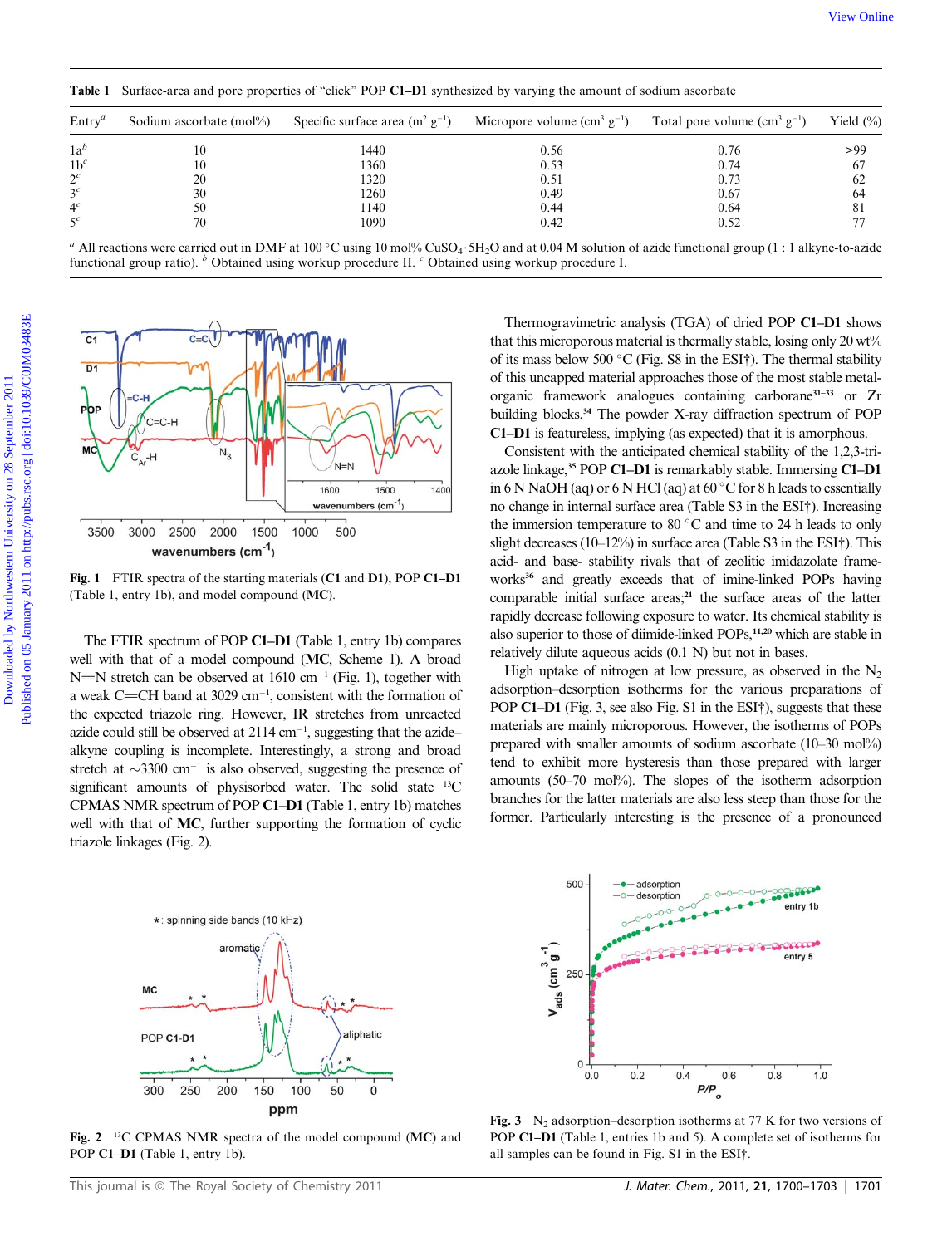hysteretic step in the  $N<sub>2</sub>$  isotherm desorption branch for the POPs prepared with low amounts (10–30 mol%, Table 1, entries 1a–3) of sodium ascorbate (Fig. 3, see also Fig. S1 in the ESI†). In contrast, there is no hysteretic step in the  $N_2$  isotherm desorption branch for the POPs prepared by using higher amounts (50–70 mol%, Table 1, entries 4 and 5) of sodium ascorbate (Fig. 3, see also Fig. S1 in the ESI†).

For the samples of POP C1–D1 whose isotherms contain no hysteretic desorption step (Fig. 3 and Table 1, entries 4 and 5), the parallel, almost-horizontal nature of the two branches of the isotherm implies the presence of only narrow slit-like pores.37,38 In contrast, the samples whose isotherms contain a hysteretic desorption step (Fig. 3) and Table 1, entries 1a–3) likely possess more complex pore geometry.37,38 The near-horizontal desorption behavior in the  $0.5 < P/P_{o} < 1$  region and the abrupt switch into a slightly steeper desorption behavior in the  $P/P_{o}$  < 0.5 region (for N<sub>2</sub> adsorption at 77 K, this switch often occurs near the  $P/P<sub>o</sub> = 0.42$  point<sup>37</sup>) indicate that the pores are not all slit-like. The upward-sloping trend in the adsorption branch of these isotherms, which becomes steeper at higher pressures, has been attributed by others to the presence of pores of different shapes and sizes (mainly microporous with some higher micropores and lower mesopores).<sup>37</sup> By stern in the N<sub>2</sub> is the term theoretic branch for the POP.<br>
propagation with the analysis of the Davis Davis Davis Davis Davis Davis Davis Davis Davis Davis Davis Davis Davis Davis Davis Davis Davis Davis Davis Davis

Despite the aforementioned indications of complex pore geometry, non-local density functional theory (NLDFT) pore size distribution analysis of POP C1–D1 prepared using 10 mol% sodium ascorbate (Table 1, entry 1b) indicates a mainly microporous material with a narrow pore-size distribution centered around a primary pore width of 9.2 Å (Fig. 4). This width is much smaller than expected ( $\sim$ 21 Å) for an idealized diamond-like single network formed by simply "clicking" together monomers C1 and D1. This disparity constitutes strong evidence for interpenetration in the hyper-crosslinked networks constituting POP C1–D1.

Given the high surface area and narrow pore-size distribution of POP C1–D1, we explored its potential to adsorb the gases  $CO<sub>2</sub>$  and H2. The NLDFT surface area obtained for POP C1–D1 (Table 1, entry 1a and Fig. S7 in the ESI†) based upon adsorption of  $CO<sub>2</sub>$  at 273 K is 1080  $m^2 g^{-1}$ . This POP has a reasonably good  $H_2$  adsorption capacity at 77 K and 1 bar (1.6 wt%, Fig. 5a), comparable to a range of MOFs, $39$  carbon materials, $8,40$  and microporous polymers<sup>10,41</sup> featuring similar or higher surface areas. The isosteric heat of hydrogen adsorption for this material, which is an approximate measure of the strength of its interaction with  $H<sub>2</sub>$ , was found to be 7.9 kJ mol<sup>-1</sup> at low surface coverage, decreasing to 4.0 kJ mol<sup>-1</sup> at



Fig. 4 Pore size distribution plot for POP C1–D1 (Table 1, entry 1b) according to NLDFT analysis.



Fig. 5 (a)  $H_2$  adsorption–desorption isotherm for POP C1–D1 (Table 1, entry 1a) at 77 K, up to ca. 1 bar. (b) Isosteric heat of  $H_2$  adsorption of POP C1–D1 (Table 1, entry 1a). Measurements were carried out at 77 K and 87 K.

1 bar (Fig. 5b). These values are typical for  $H_2$  adsorption in micropores of materials that can offer only London dispersion-type interactions.

In summary, we have shown that a permanently microporous POP can be assembled readily from a complementary pair of tetrahedral building blocks  $(T_d + T_d)$  using CuAAC chemistry. The resulting material is thermally stable, as well as chemically stable, easily surviving exposure to highly acidic and basic solutions. The excellent stability of POP C1–D1 suggests more generally that cyclic-triazolelinked POP materials can serve as excellent engineering materials under a wide range of conditions. At 1 bar, the micropores of this material have reasonably good ambient-temperature adsorption of  $CO<sub>2</sub>$  and cryogenic adsorption of  $H<sub>2</sub>$ . We are actively exploring structure–property relationships for these types of materials and efforts to turn them into high-surface-area and morphologically welldefined nano- and microparticle structures, similar to infinite coordination polymer particle analogues.42–46 Such capabilities will allow researchers to tune the properties of this novel class of materials for optimal performance in many practical applications, including gas storage, catalysis, and biological probe design.

We gratefully acknowledge the US DOE-EERE (Grant No. DE-FG36-08GO18137/A001), DTRA, AFOSR, and the NSF-NSEC for financial support. Instruments in the Northwestern University Integrated Molecular Structure Education and Research Center (IMSERC) were purchased with grants from NSF-NSEC, NSF-MRSEC, the Keck Foundation, the state of Illinois, and Northwestern University. We thank Dr Alexandros P. Katsoulidis for helpful discussions.

## Notes and references

- 1 F. J. Uribe-Romo, J. R. Hunt, H. Furukawa, C. Klöck, M. O'Keeffe and O. M. Yaghi, J. Am. Chem. Soc., 2009, 131, 4570–4571.
- 2 M. G. Schwab, B. Fassbender, H. W. Spiess, A. Thomas, X. Feng and K. Müllen, J. Am. Chem. Soc., 2009, 131, 7216-7217.
- 3 T. Tozawa, J. T. A. Jones, S. I. Swamy, S. Jiang, D. J. Adams, S. Shakespeare, R. Clowes, D. Bradshaw, T. Hasell, S. Y. Chong, C. Tang, S. Thompson, J. Parker, A. Trewin, J. Bacsa, A. M. Z. Slawin, A. Steiner and A. I. Cooper, Nat. Mater., 2009, 8, 973–978.
- 4 H. M. El-Kaderi, J. R. Hunt, J. L. Mendoza-Cortes, A. P. Cote, ^ R. E. Taylor, M. O'Keeffe and O. M. Yaghi, Science, 2007, 316, 268–272.